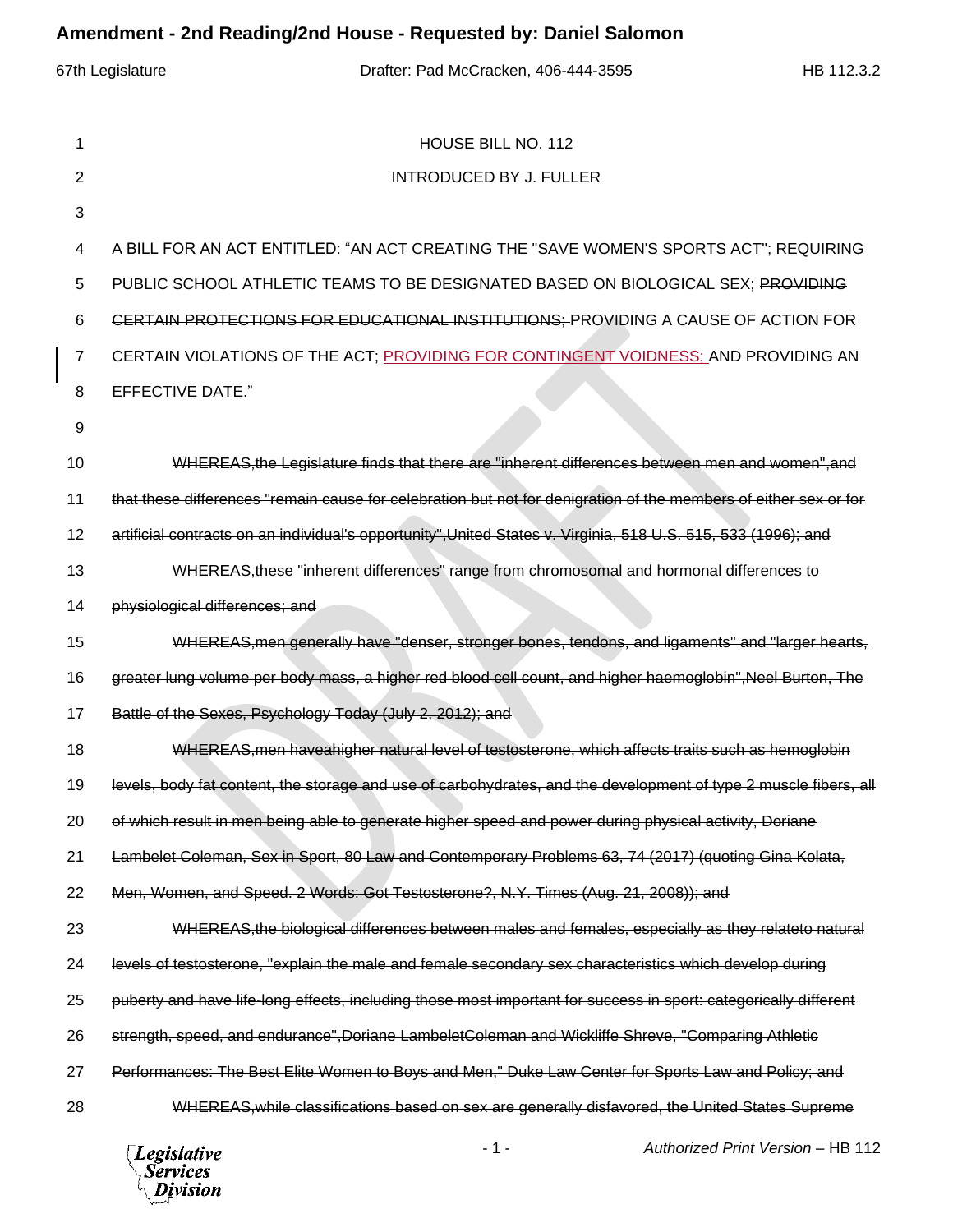## **Amendment - 2nd Reading/2nd House - Requested by: Daniel Salomon**

67th Legislature Drafter: Pad McCracken, 406-444-3595 HB 112.3.2 Court has recognized that "sex classifications may be used to compensate women for particular economic 2 disabilities [they have] suffered, to promote equal employment opportunity, [and] to advance full development of the talent and capacities of our Nation's people",United States v. Virginia, 518 U.S. 515, 533 (1996); and WHEREAS,one place in whichsex classification allows for the "full development of the talent and capacities of our Nation's people" is in the context of sports and athletics; and WHEREAS,courts have recognized that the inherent, physiological differences between males and 7 females result in different athletic capabilities, see, e.g., Kleczek v. Rhode Island Interscholastic League, Inc., 612 A.2d 734, 738(R.I. 1992) ("Because of innate physiological differences, boys and girls are not similarly situated as they enter athletic competition.") and Petrie v. Ill. High Sch. Ass'n, 394 N.E.2d 855, 861 (Ill. App. Ct. 1979) (noting that high school boys generally possess physiological advantages over their girl counterparts and that those advantages give them an unfair lead over girls in some sports like high school track); and WHEREAS,a recent study of female and male Olympic performances since 1983 found that, although 13 athletes from both sexes improved over the time span, the gender gap between male and female performances remained stable, which "suggest[s] that women's performances at the high level will never match those of men",Valerie Thibault,et al., Women and men in sport performance: The gender gap has not evolved since 1983, 9 Journal of Sports Science and Medicine 214, 219 (2010); and WHEREAS,as Duke Law professor and All-American track athlete Doriane LambeletColeman, tennis 18 champion MartinaNavratilova, and Olympic track gold medalist Sanya Richards-Ross recently wrote, "The 19 evidence is unequivocal that starting in puberty, in every sport except sailing, shooting, and riding, there will always be significant numbers of boys and men who would beat the best girls and women in head-to-head 21 competition. Claims to the contrary are simply a denial of science", Doriane Lambelet Coleman, et al., Pass the Equality Act, But Don't Abandon Title IX, Washington Post (Apr. 29, 2019); and 23 WHEREAS, having separate sex-specific teams furthers efforts to promote sex equality, and sex- specific teams accomplish this by providing opportunities for female athletes to demonstrate their skill, strength, and athletic abilities while also providing them with opportunities to obtain recognition and accolades, college scholarships, and the numerous other long-term benefits that flow from success in athletic endeavors. BE IT ENACTED BY THE LEGISLATURE OF THE STATE OF MONTANA:

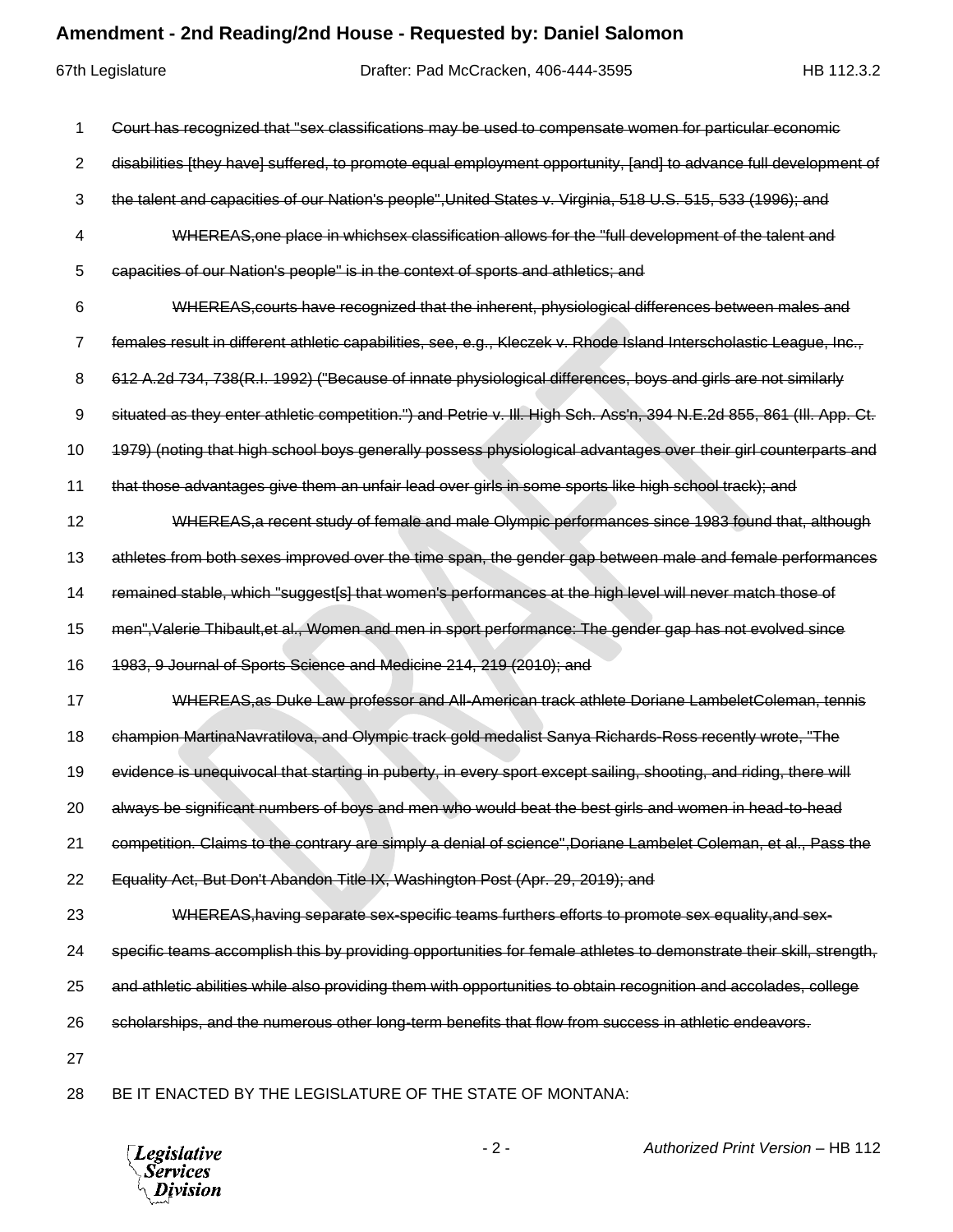## **Amendment - 2nd Reading/2nd House - Requested by: Daniel Salomon**

|                | AMENTIFIK - ZNU NGAUNG/ZNU HOUSE - NGYUGSIGU DY. DANIGI OAIOMON                                                        |
|----------------|------------------------------------------------------------------------------------------------------------------------|
|                | 67th Legislature<br>Drafter: Pad McCracken, 406-444-3595<br>HB 112.3.2                                                 |
| 1              |                                                                                                                        |
| 2              | NEW SECTION. Section 1. Short title. [Sections 1 through 4 3] may be cited as the "Save Women's                        |
| 3              | Sports Act".                                                                                                           |
| 4              |                                                                                                                        |
| 5              | NEW SECTION. Section 2. Designation of athletic teams. (1) Interscholastic, intercollegiate,                           |
| 6              | intramural, or club athletic teams or sports that are sponsored by a public elementary or high school, a public        |
| $\overline{7}$ | institution of higher education, or any school or institution whose students or teams compete against a public         |
| 8              | school or institution of higher education must be expressly designated as one of the following based on                |
| 9              | biological sex:                                                                                                        |
| 10             | males, men, or boys;<br>(a)                                                                                            |
| 11             | females, women, or girls; or<br>(b)                                                                                    |
| 12             | coed or mixed.<br>(c)                                                                                                  |
| 13             | Athletic teams or sports designated for females, women, or girls may not be open to students of<br>(2)                 |
| 14             | the male sex.                                                                                                          |
| 15             |                                                                                                                        |
| 16             | NEW SECTION Section 3. Protection for educational institutions.A government entity, a                                  |
| 17             | licensing or accrediting organization, or an athletic association or organization may not entertain a complaint,       |
| 18             | open an investigation, or take any other adverse action against a school or institution of higher education for        |
| 19             | maintaining separate interscholastic, intercollegiate, intramural, or club athletic teams or sports for students of    |
| 20             | the female sex.                                                                                                        |
| 21             |                                                                                                                        |
| 22             | NEW SECTION. SECTION 3. Cause of action. (1) A student who is deprived of an athletic opportunity                      |
| 23             | or who suffers any direct or indirect harm as a result of a violation of [sections 1 through 4 3] may bring a cause    |
| 24             | of action for injunctive relief, damages, and any other relief available under law against the school or institution   |
| 25             | of higher education.                                                                                                   |
| 26             | A student who is subject to retaliation or other adverse action by a school, institution of higher<br>(2)              |
| 27             | education, or athletic association or organization as a result of reporting a violation of [sections 1 through 4 3] to |
| 28             | an employee or representative of the school, institution, or athletic association or organization, or to any state or  |
|                |                                                                                                                        |